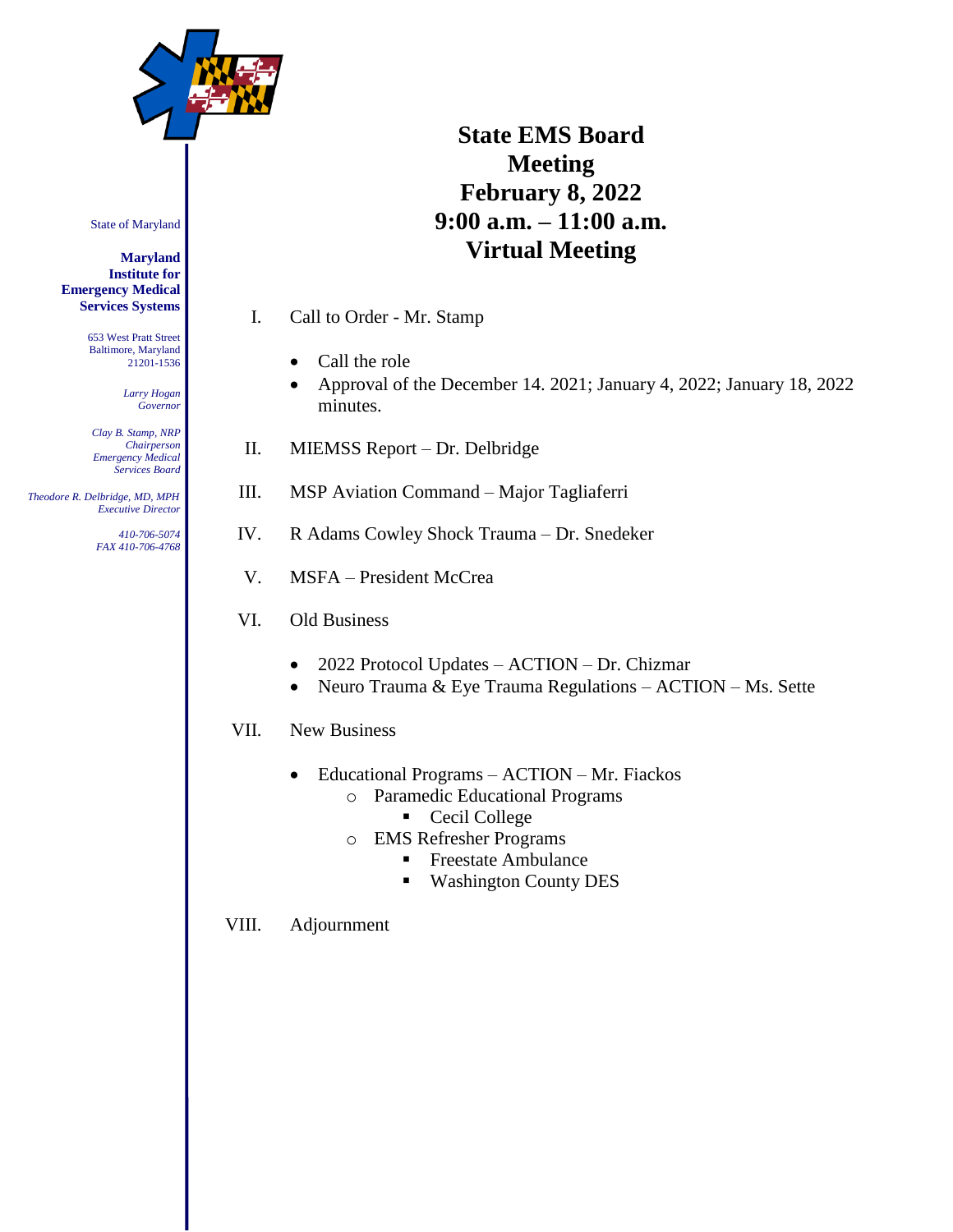

State of Maryland

**Maryland Institute for Emergency Medical Services Systems**

> 653 West Pratt Street Baltimore, Maryland 21201-1536

> > *Larry Hogan Governor*

*Clay B. Stamp, NRP Chairman Emergency Medical Services Board*

 *Theodore R. Delbridge, MD, MPH Executive Director*

> *410-706-5074 FAX 410-706-4768*

## **State Emergency Medical Services Board February 8, 2022 Via Video Conference Call Only Minutes**

**Board Members Present:** Clay Stamp, Chairperson; Stephan Cox; William J. Frohna, MD; Sally Showalter, RN; Wayne Tiemersma; Mary Alice Vanhoy, RN; Jim Scheulen; Dany Westerband, MD; Molly Marra

**Board Members Absent:** Dean Reece, MD

**OAG**: Ms. Sette; Elena Langrill

**RACSTC**: Dr. Snedeker

**MSFA**: President McCrea; Ms. Tomanelli

**MSPAC:** Major Tagliaferri

**MIEMSS**: Dr. Delbridge; Ms. Gainer; Ms. Abramson; Ms. Aycock; Dr. Bailey; Mr. Bilger; Mr. Ebling; Ms. Witmer; Ms. Wright-Johnson; Ms. Wooster; Mr. Huggins; Mr. Tandy; Mr. Linthicum; Mr. Legore; Ms. Chervon; Dr. Chizmar; Ms. Mays; Ms. McAlister; Ms. Goff

Chairman Stamp called the meeting to order at 9:01 am and proceeded with calling the role.

Chairman Stamp welcomed and introduced Ms. Molly Marra. Ms. Marra is the Secretary of Health's designee to the Board and the Director of Provider Services at MDH. Ms. Marra gave an overview of her background and current position at MDH.

Chairman Stamp asked for a moment of silence in honor of the fallen Baltimore City Firefighters.

Chairman Stamp asked for approval of the December 14. 2021; January 4, 2022; and January 18, 2022 minutes.

**ACTION: Upon the motion made by Ms. Vanhoy, seconded by Mr. Cox, the EMS Board unanimously approved the December 14. 2021, January 4, 2022, and January 18, 2022, minutes as written.**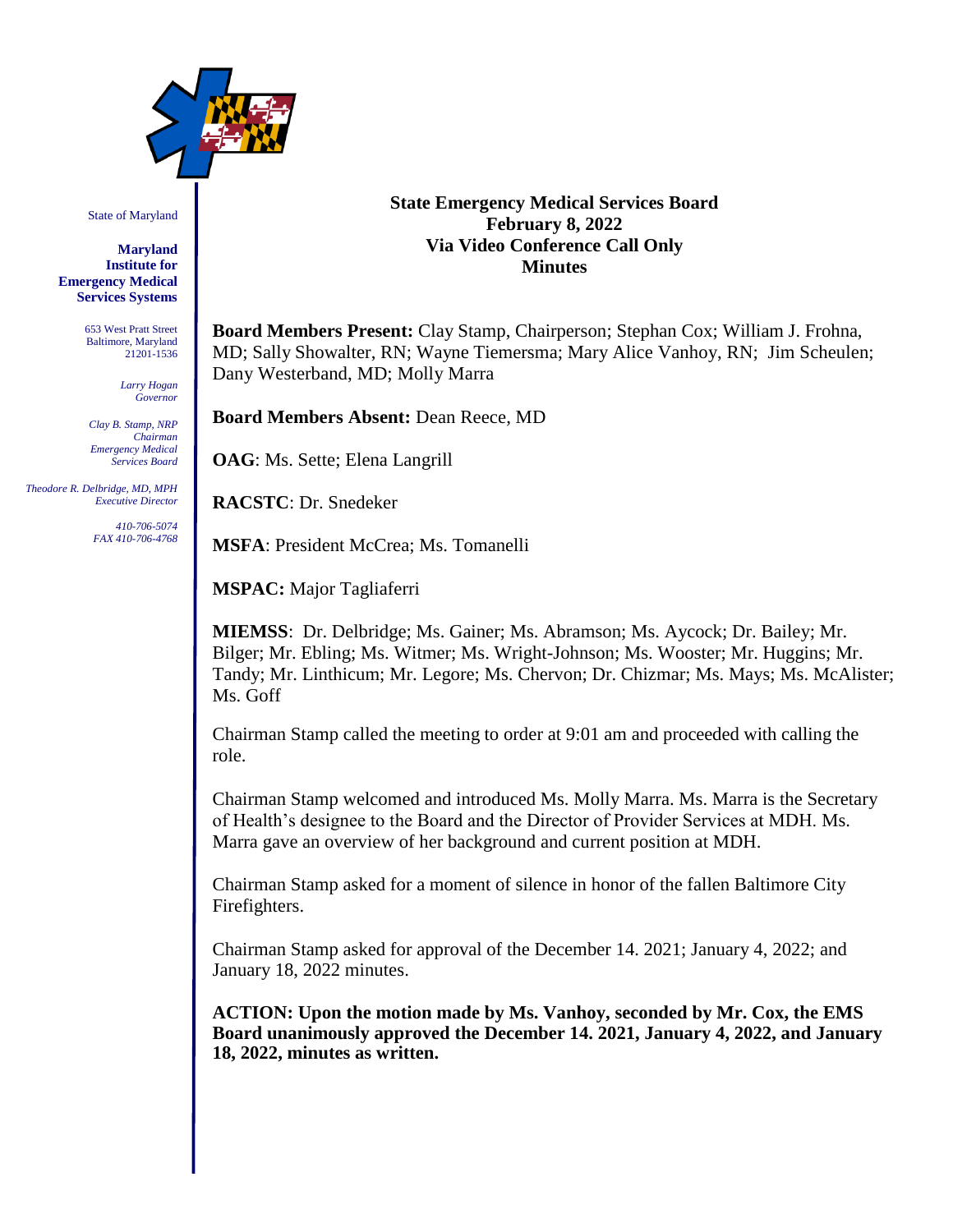## **MIEMSS REPORT**

## COVID-19 Update

Dr. Delbridge said that the number of COVID hospitalizations is down considerably since its peak on January 11, 2022 of 3,435. Dr. Delbridge thanked hospital partners who submit the data to MIEMSS for analysis. The hospital data that is submitted is validated by MIEMSS.

#### Yellow Alerts

Dr. Delbridge reported that utilization of Yellow Alerts that was at an unprecedented high level in January, has dropped significantly in February. In Region III, the median time to transfer a patient from EMS to hospital staff is 19 minutes; the 90th percentile is 43 (down from 70) minutes and 4% of patient transfers of care took less than 60 minutes. Dr. Delbridge added that the 90% of patients should be transferred from EMS to ED staff within 30 minutes of hospital arrival.

Dr. Delbridge said that he and Dr. Chizmar were part of conversations between a jurisdiction and hospital CEOs as the jurisdiction described how EMS would be handling their version of "crisis of care" by being prepared to leave patients on canvas stretchers in the emergency department in order to answer the next call. The hospital leaders acknowledged that the priority of EMS is to answer the next call, said that they hope the situation did not come to that and thanked the jurisdiction for making them aware.

#### Maryland Emergency Department Advisory System (EDAS)

Dr. Delbridge said MIEMSS continues to work with CRISP on the Maryland Emergency Department Advisory System for an intended near real-time data sharing regarding ED patient census. He said that MIEMSS and CRISP are currently working on variances in the patient status data between the ED and CRISP.

## Governor's Executive Order

Dr. Delbridge said that the Executive Order issued by Governor on January 4, 2022, was terminated effective February 3, 2022. This will mean that EMTs and CRTs can no longer function as vaccinators; the allowance of NREMT cognitive exams prior to practical experience has ended (pending regulatory changes to continue). Additionally, MIEMSS will no longer be able to issue provisional licenses or continue the Clinical Extern program. Extended licenses are still good.

## Critical Care Coordination Center (C4)

Dr. Delbridge said that, to date, MIEMSS C4 has handled more than 2628 patient cases. MIEMSS is restructuring the staffing to be more cost-efficient. The current plan for the C4 is to continue operation through funding from the June 2023 CDC workforce grant. The C4 was originally funded with CARES money through July 1, 2021.

## Maryland Hospitals Commercial Ambulance Request System (MH-CARS)

Dr. Delbridge reported that MIEMSS has created an online system whereby hospitals can notify all commercial ambulances services when hospitals are having challenges arranging for transport. Commercial ambulance services can, in turn, advise of their availability to transport the patient.

A discussion regarding the Medicaid reimbursements for interfacility patient transports ensued. Ms. Marra will follow-up on the Medicaid reimbursement.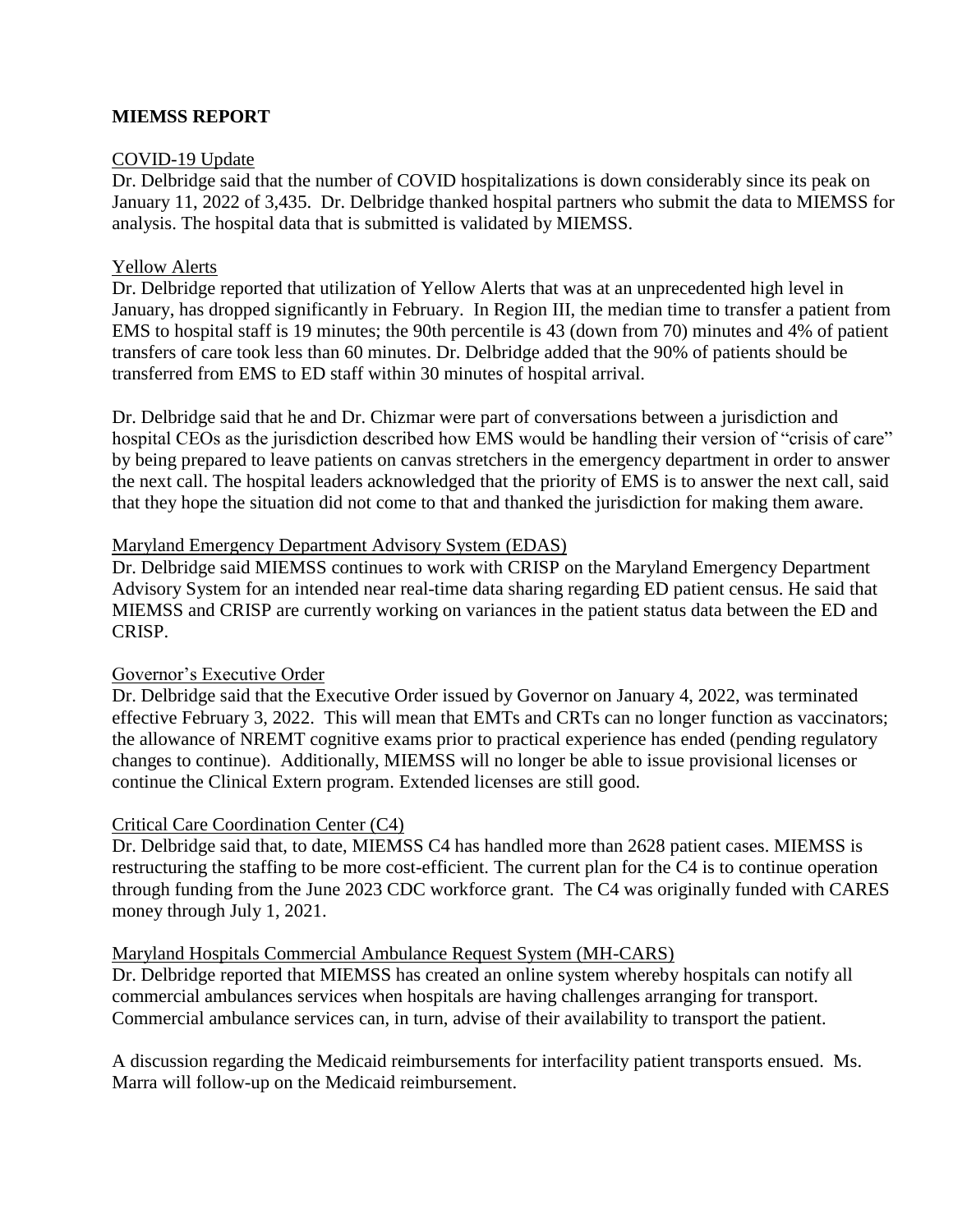# Maryland EMS Operations Fund (MEMSOF)

Dr. Delbridge reported that the current financial projections predict insolvency of the MEMSOF in fiscal year 2025. The Board, MIEMSS and MEMSOF partners are working with DBM and the Administration toward interim and long-term solutions.

# Medicaid Supplemental Payment Program

Dr. Delbridge said that the participating jurisdictional cost reports were due to the audit company (Meyers and Stauffer) by December 31, 2021. Jurisdictions should start to receive funding in the summer. Projections indicate that Baltimore City could receive upwards of \$40 million dollars representing the federal share of Medicaid reimbursement for a one-year period. Jurisdictions that do not qualify this year have the opportunity to be eligible in the future.

# EMS and Law Enforcement

Dr. Delbridge said that MIEMSS has convened the Crisis Scene Collaboration Workgroup to develop a multi-disciplined guidance for EMS and law enforcement case interactions. The workgroup includes statewide law enforcement, EMS clinicians, crisis intervention personnel, attorneys, social workers, allied partners, and MIEMSS.

# Legislation

HB 286, as discussed earlier, proposes to delay until January 1, 2026, the sunset on the ability of paramedics to administer influenza and 2019CoV immunizations to the public as part of public health initiatives conducted by a hospital or health department. Unless the law is changed, the ability of paramedics to administer these immunizations will end on January 1, 2023.

# Papers and Publications

Dr. Delbridge gave an overview of published papers and articles authored or co-authored by MIEMSS staff:

- The Maryland Acute Stroke Emergency Medical Services Routing Pilot: Expediting Access to Thrombectomy for Stroke;
- Are Pelvic Binders an Effective Prehospital Intervention
- Correlation between Emergency Medical Services Suspected COVID-19 Patients and Daily Hospitalizations
- A Statewide EMS Viral Syndrome Pandemic Triage Protocol: 24 Hour Outcomes
- 911 EMS Activations by Pregnant Patients in Maryland (USA) during the COVID-19 Pandemic
- The Role of a Statewide Critical Care Coordination Center in the Coronavirus Disease 2019 Pandemic-and Beyond)

All publications can be found on [www.pubmed.gov](http://www.pubmed.gov/)

A discussion regarding the Trauma Fund distribution ensued. It was suggested that perhaps TraumaNet could discuss.

Chairman Stamp said that, although the Administration made suggestions to mitigate the insolvency in the short term, the Board and the MEMSOF partners will need to strategize for a long-term solution.

Chairman Stamp said this is the 30<sup>th</sup> year of the MEMSOF.

Chairman Stamp applauded the of the MIEMSS staff on moving forward with the EMS Plan by collaborating with our partners on research and publications of papers and articles.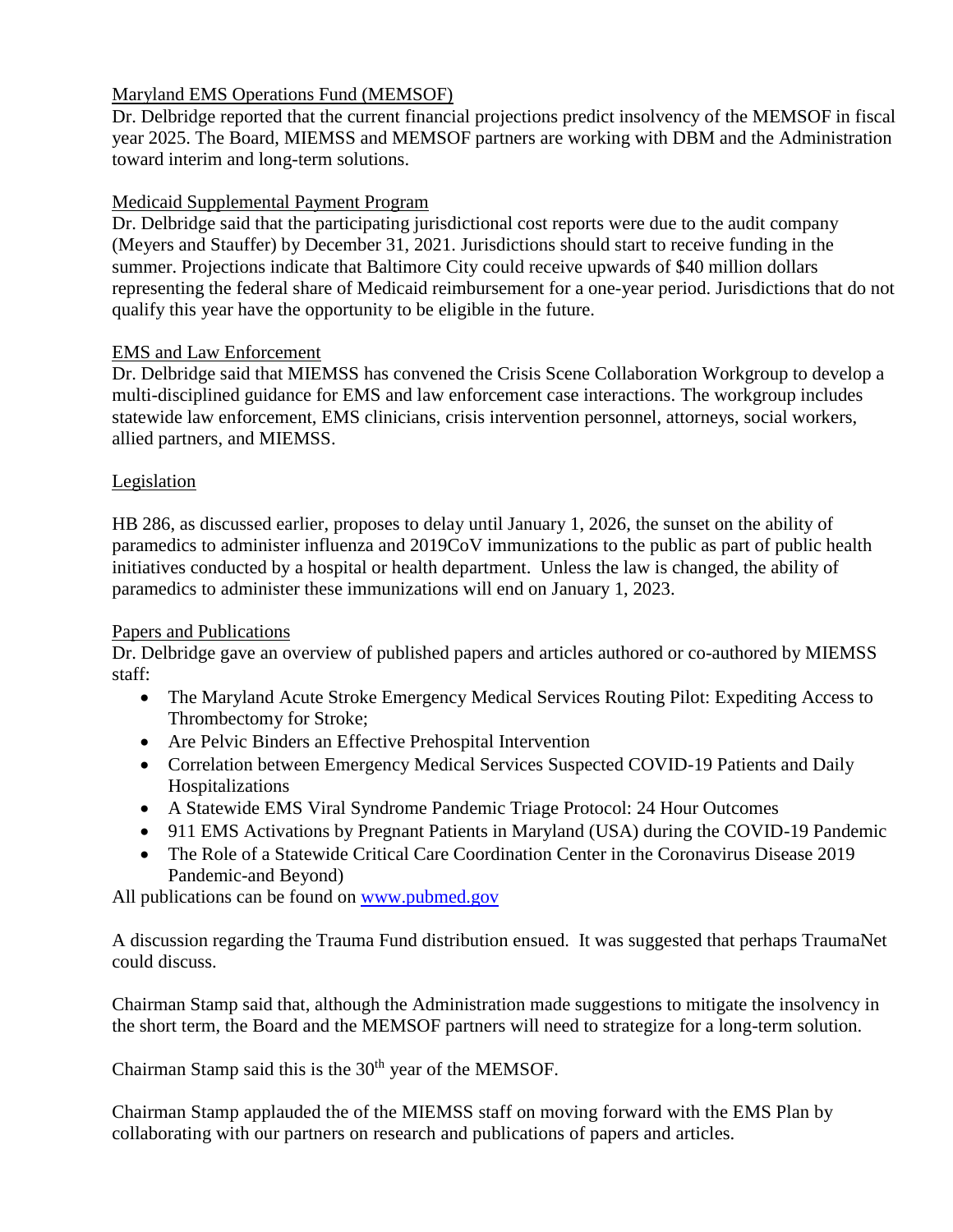## **SEMSAC REPORT**

Chairman Tiemersma said SEMSAC received reports from all of the current standing committees. He said SEMSAC members have volunteered to participate on the EMSOP (EMS Operational Program) Committee to review the current regulation, give guidance defining what an EMSOP is, and recommend qualifications needed to become an EMSOP.

SEMSAC reviewed and recommended to forward the 2022 Protocols to the EMS Board.

## **MSPAC**

A written report was distributed.

Major Tagliaferri highlighted personnel additions and changes, current aircraft maintenance, the MedHub grant project with the Army, the Whole Blood program, and the unmanned aircraft systems.

# **RACSTC REPORT**

Dr. Snedeker announced that the Gala will be held in the Fall of 2022 and at a different venue.

Dr. Snedeker said that MDH has set up a PCR COVID testing Center at the modular care unit. (Open 9am to 7pm.)

**MSFA –** No Report

# **OLD BUSINESS**

## 2022 EMS Protocols

Dr. Chizmar said that the 2022 Protocol updates were presented to the Board and SEMSAC at the January 18<sup>th</sup> Joint meeting. He added that no comments have been received and asked the EMS Board for approval. Dr. Chizmar asked whether, jurisdictions could demonstrate that all training has been completed, the TXA protocol (for patients with suspected hemorrhagic shock) be implemented prior to the July 1, 2022, start date.

**ACTION: Upon the motion of Dr. Westerband, seconded by Mr. Scheulen, the EMS Board unanimously approved the 2022 EMS Protocols with a July 1, 2022, start date.**

**ACTION: Upon the motion of Mr. Scheulen, seconded by Ms. Vanhoy, the EMS Board unanimously approved implementation of the TXA protocol in advance of July 1, 2022, provided a jurisdiction can demonstrate the completion of clinician training.**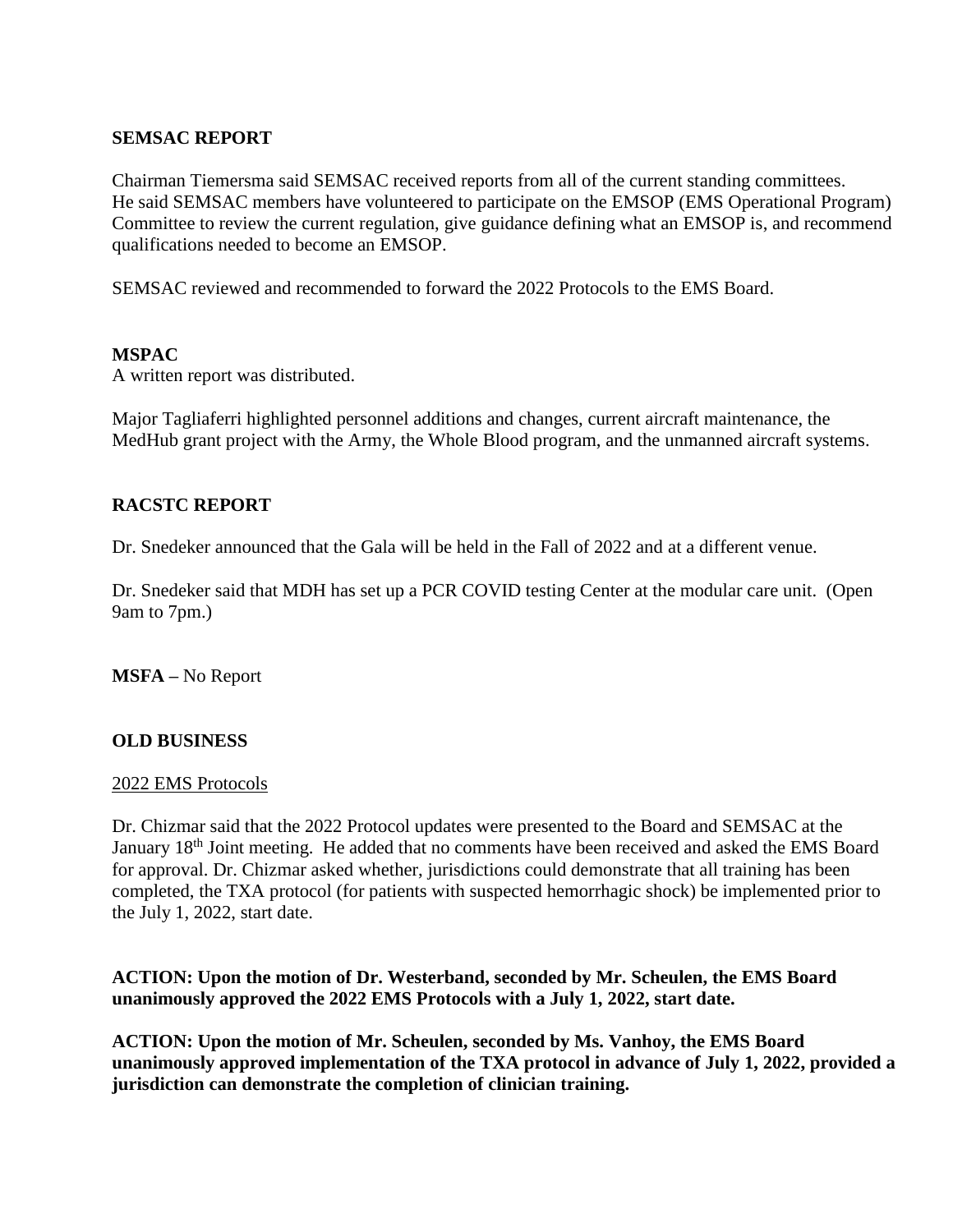## Eye Trauma Regulation Updates

Ms. Sette said the updated Eye Trauma Center regulations, previously approved by the EMS Board for promulgation and published in the Maryland Register on November 15, 2021, received one comment. Ms. Sette said the comment was for a non-substantive change and that the regulation is ready for final adoption.

## **ACTION: Upon the motion of Dr. Westerband, seconded by Dr. Frohna, the EMS Board voted unanimously to approve the Eye Trauma Regulations.**

## Neuro Trauma Center regulations

Ms. Sette said that the EMS Board previously began the promulgation process for these regulations which were published in the Maryland Register on November 5, 2021. No comments were received, and the regulations are ready for final adoption.

## **ACTION: Upon the motion of Dr. Frohna, seconded by Ms. Vanhoy, the EMS Board voted unanimously to approve the Neuro Trauma Center Regulations.**

## **NEW BUSINESS**

## Educational Programs

A copy of the proposed Educational Programs was distributed.

Mr. Fiackos said that Cecil College requests approval as a Paramedic Educational Program. Based upon national accreditation and a site visit, MIEMSS recommends that Cecil College receive a five-year approval in accordance with COMAR 30.04.02.12.C, provided they continue to comply with COMAR regulations and remain accredited programs in good standing with CAAHEP.

# **ACTION: Upon the motion of Mr. Tiemersma, seconded by Mr. Cox, the EMS Board voted unanimously to approve Cecil College as a Paramedic Educational Program for five-years.**

## EMS ALS & BLS Refresher Education Programs

Mr. Fiackos said that Freestate Ambulance and Washington County Division of Emergency Services have met the requirements for approval as ALS and BLS refresher educational programs. MIEMSS recommends Freestate Ambulance and Washington County Division of Emergency Services receive a five-year approval in accordance with COMAR 30.04.05.B.(2).

## **ACTION: Upon the motion of Mr. Scheulen, seconded by Dr. Frohna, the EMS Board voted unanimously to approve Freestate Ambulance and Washington County Division of Emergency Services as an EMS ALS and BLS Refresher Educational Programs for fiveyears.**

Chairman Stamp said that the Board and the EMS system mourns the loss of the three Baltimore City firefighters/EMS clinicians. He added that it reminds us of the risks our first responders and EMS clinicians take every day in the line of work they have chosen.